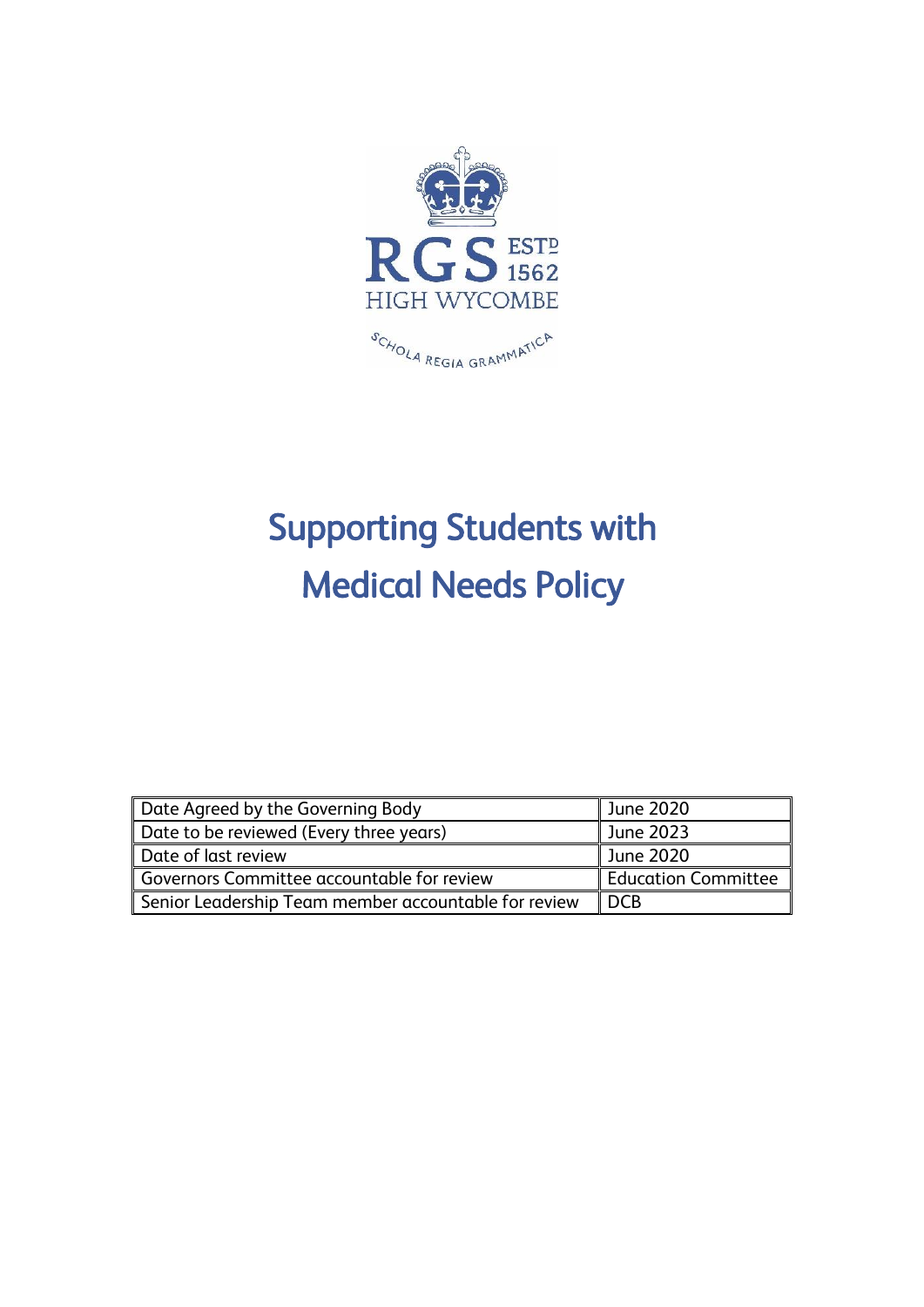

## Supporting Students with Medical Needs Policy

## **Context**

This policy is written in regard to Section 100 of the Children and Families Act 2014 which places a duty on governing bodies to make arrangements for supporting students at school with medical conditions.

## Aim

Every member of the Royal Grammar School community should, if necessary, receive the highest standard of medical care whilst in the school's charge or on the school site, and be treated with respect and confidentiality.

The school policy sets out to ensure that:

- students with medical conditions are risk assessed to ensure they receive proper care and support whilst in school including school trips and physical education so that they have full access to education, can play a full and active role in school life, remain healthy and achieve their academic potential
- everyone, including parents, is clear about their respective roles and responsibilities
- medicines are handled responsibly in the school setting
- all staff are clear about what to do in a medical emergency

## Support for Students with Medical Conditions

It is Matron's responsibility to ensure that the Supporting Students with a Medical Condition Policy is acted upon at all times. Matron will care for any individual in need of medical assistance to the best of her ability and knowledge and make decisions based on that knowledge and training. However, supporting a student with a medical condition during school hours is not the sole responsibility of Matron:

Parents are responsible for:

- making the school aware of any new medical concerns or diagnosis, or any changes to their son's medical circumstances
- ensuring that routine medical and dental appointments are scheduled out of school hours
- ensuring that any physical or mental health conditions are declared on the medical information forms for any residential trips
- making sure that parent contact details are fully up to date
- ensuring their son only attends school on crutches when the crutches are provided by a medical practitioner /hospital and relate to a specific injury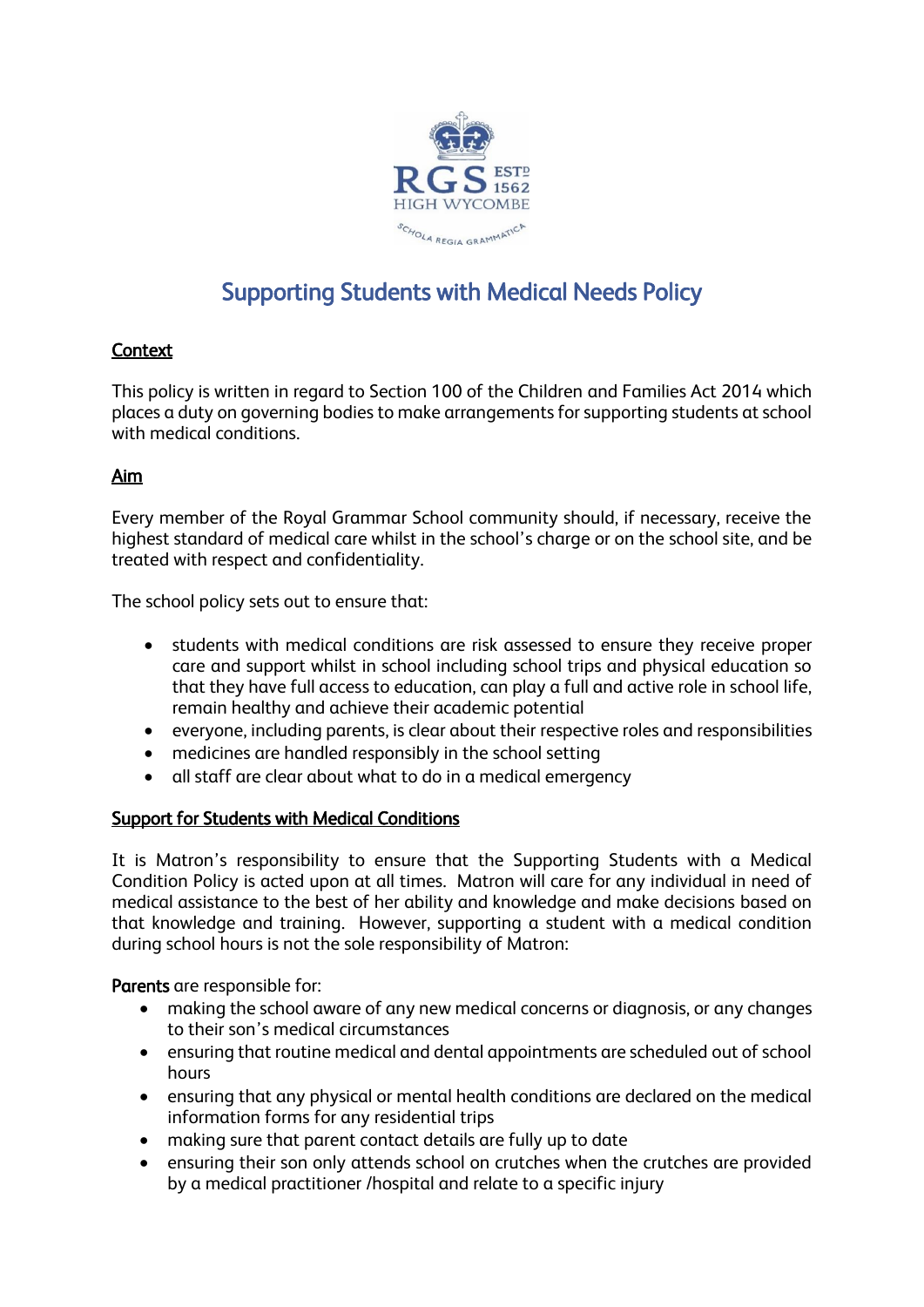• following quidance in this policy.

## Students:

- will be encouraged to self-manage and self-medicate their medical conditions wherever possible
- should carry their own medication devices, for example, an inhaler, EpiPen, diabetic testing kit
- should be involved in all aspects of planning for their care.

## Provision of First Aid during the School Day

- Matron is responsible for first aid and minor illness treatment and will liaise with parents as necessary.
- Lists of other trained first aid staff are displayed around school and these members of staff should be called upon in Matron's absence. Staff in the Student Development Hub are also appropriately trained in dispensing medication.
- An Automated External Defibrillator (AED) is kept in the Boarding House overnight and in the medical room during school hours. There is also an AED in the Staff Common Room.
- Matron is responsible for transferring the AED daily, or allocating a deputy if she is unavailable. The AEDs are checked by Matron at least weekly to ensure the batteries are working and this information is logged.
- The device can be operated by anyone as it gives precise instructions. However, this is at the discretion of the First Aider who arrives at the scene. It is expected that where possible the AED is brought to the casualty if required.
- Matron will ensure that members of staff are updated annually on the treatment of illnesses such as asthma and anaphylaxis and the use of the AEDs. A register of staff who have received this training is kept and those who have missed it attend follow-up training.

## Documentation of First Aid Treatment

- Matron records all treatment given on Medical Tracker.
- If first aid is given in a department, the person giving treatment should record this with Matron at the first available opportunity.
- If the injury is due to an accident, an accident form must be completed on Medical Tracker. The Health and Safety Officer will receive a copy of this via email.
- In the event of a near miss this should be recorded on the relevant accident form on Medical Tracker.

## Medication: Storage, Administration and Documentation

Medication will be stored in Matron's room as follows:

- All medication, with the exception of emergency medication, will be stored in a locked cupboard.
- Medication requiring refrigeration must be supplied in an airtight container and will be stored in a fridge.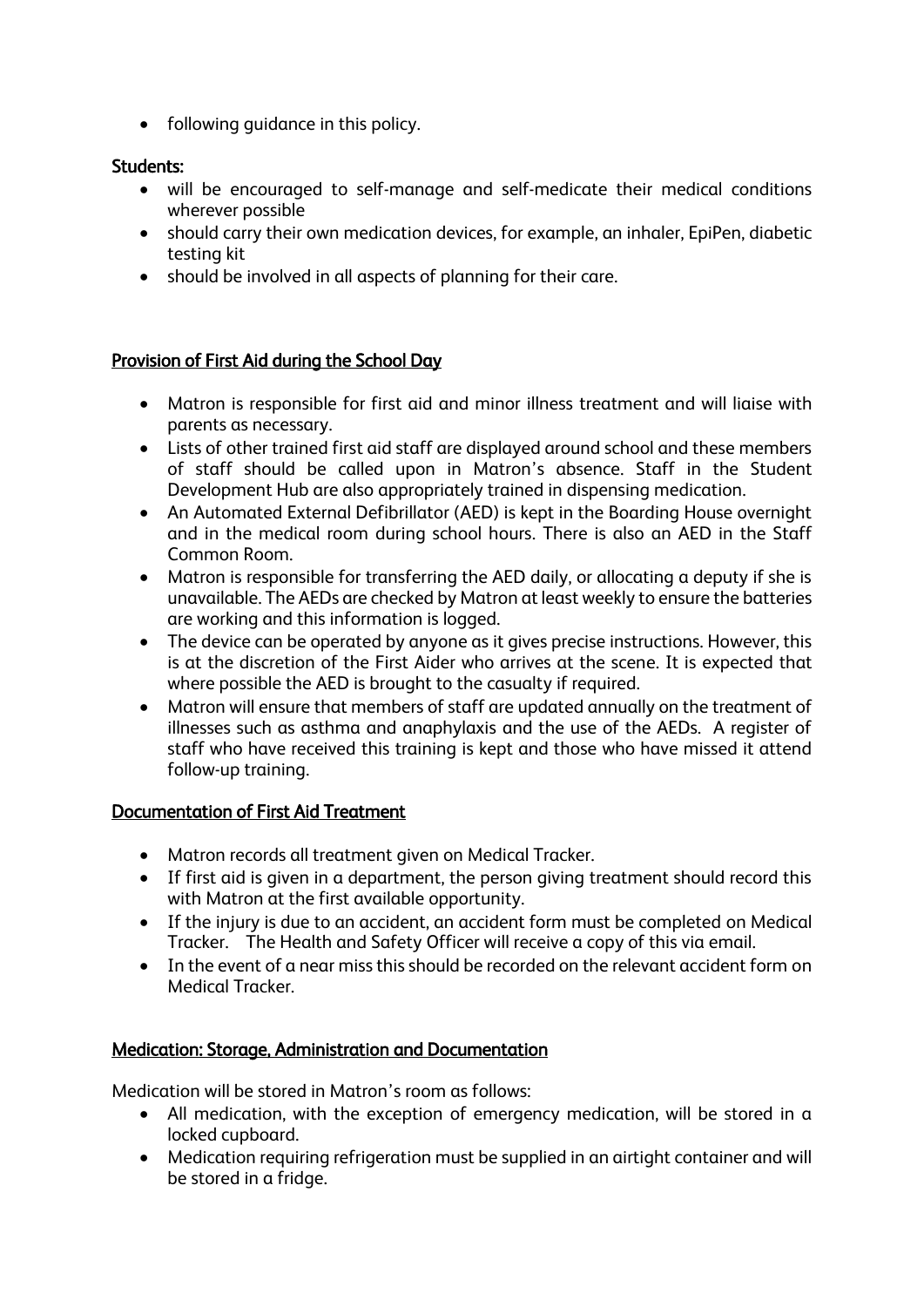- Emergency medication such as EpiPens, inhalers and diabetic kits will be stored in a clearly labelled, unlocked cupboard. Parents should supply Matron with emergency medication in a clear box, labelled with the type of medication, expiry date, name and date of birth of the student. Matron will add a copy of their care plan to the box.
- Matron will keep a record of all medicines provided as above and will regularly review this list and ensure that parents are informed when medication is nearing its expiry date and request new medication is supplied to the school. Parents will collect medication that is reaching its expiry date.

## 1. Prescribed Medication

- Medication should only be brought into school when essential.
- It is the boy's responsibility to arrange with Matron a suitable time to take his medication, and to ensure that he attends her room at that time. There may occasionally be exceptions to this, and parents should contact Matron to make other arrangements.
- Matron will document that she has given the medication and the boy will countersign.

## Parental Responsibility regarding Prescribed Medication

- If parents wish Matron to administer prescribed medication, it must be provided in the original container as dispensed by a pharmacist, and include the prescriber's instructions for administration, dosage and storage.
- If a boy is prescribed an EpiPen or asthma inhaler, he must carry it with him at all times.
- It is parental responsibility to ensure that medication remains in date.
- If parents wish their son to carry his own medication, it is their responsibility to ensure that he knows how often to take it, how to store it responsibly and that under no circumstances should he give it to another boy.
- If a student is prescribed a controlled medicine parents must ensure that the school are aware of this information. Legally a student who has been prescribed a controlled medicine may have it in their possession if they are competent to do so. Passing such medication to another student is an offence. Matron will discuss and monitor the use of the controlled medication with the student and parent.

## 2. Non-Prescribed Medication

- Students taking medication that can be administered out of school hours will be required to do so, for example, hay fever medication and eye drops.
- Matron keeps a stock of non-prescription medication to administer for minor illnesses such as headaches.
- Ibuprofen will not be given to boys under 16yrs of age unless specifically requested by parents, and provided that the boy has taken it before without adverse effects.
- As part of the admissions procedure all parents will complete a Permission to Administer Medication Form, indicating which medicines, if any, they give permission for Matron to give.
- Matron or a relevant member of staff will document details of any medication given. Within boarding the student will countersign as well as Matron or a relevant member of staff.

## Individual Health Care Plans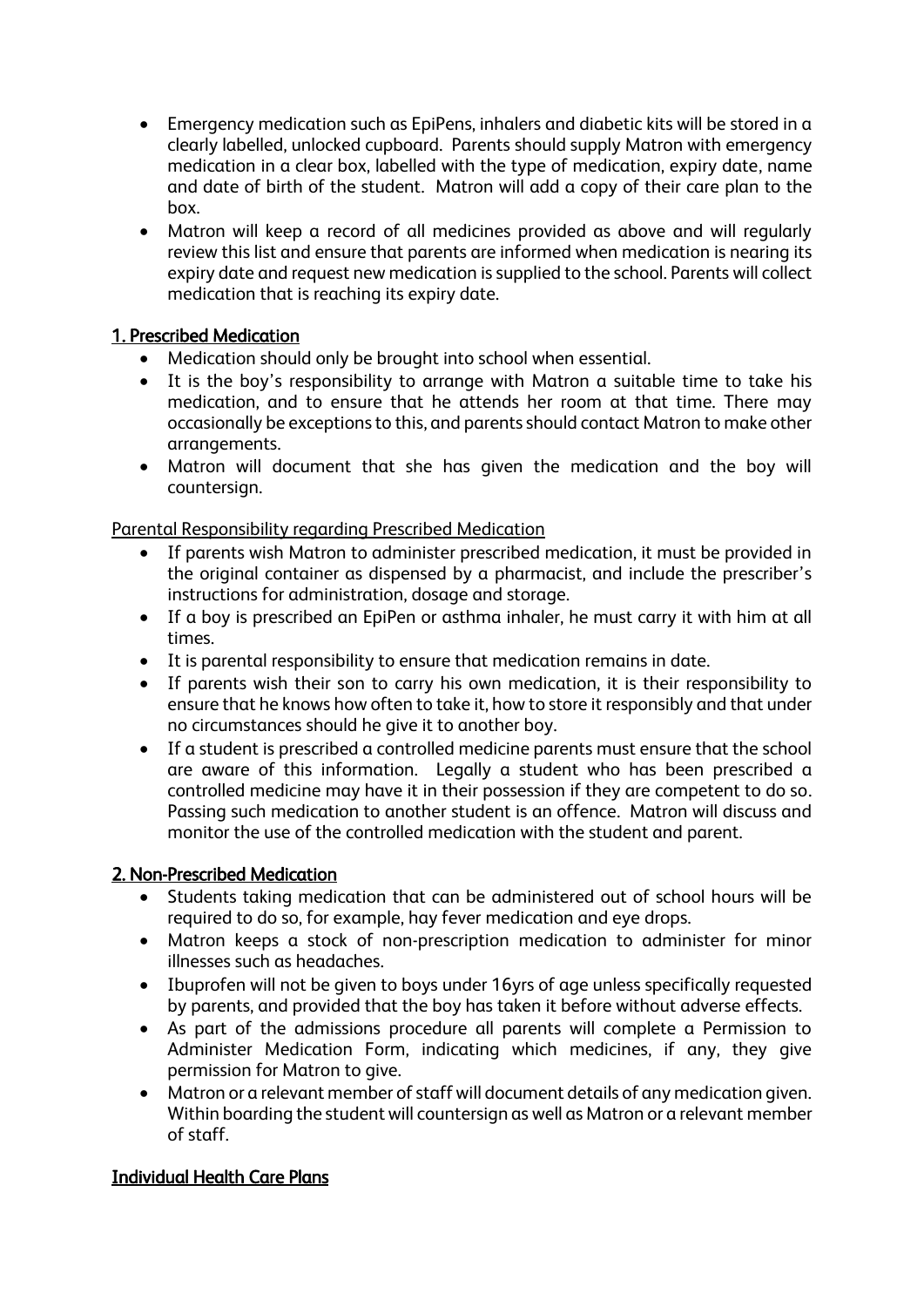Matron will be responsible for writing and monitoring Individual Health Care Plans (IHCPs) and for maintaining an up-to-date Health Care Register for staff to access. IHCPs will be reviewed annually or on the receipt of evidence which indicates the student's needs have changed. An IHCP will be drawn up in consultation with parents, the student and relevant health care professionals. The following should be considered when writing an IHCP:

- the medical condition, its triggers, signs, symptoms and treatments
- the student's resulting needs, including medication and other treatments, times, facilities, equipment, testing, dietary requirements and environmental issues
- specific support for the student's educational, social and emotional needs
- the level of support needed including in emergencies
- who will provide support, their training needs, expectations of their role and confirmation of proficiency to provide support for the student's medical condition
- who in school needs to be aware of the student's condition and the support required
- arrangements for written permission from parents for medication to be administered by a member of staff or self- administered (where appropriate)
- separate arrangements or procedures required for school trips or other school activities outside of the normal school timetable that will ensure the student can participate
- where confidentiality issues are raised by the parent/student, the designated individuals to be entrusted with the information about the student's condition
- what to do in an emergency, including who to contact and contingency arrangements.

## Statement of Principles and Practice for matters relating to the Boarding House

There is a comprehensive Medical Policy and guidelines that exists for all boarders at the Royal Grammar School, High Wycombe. This school policy should be read in conjunction with the Fraser Youens House Medical Policy and guidelines which relate to all boarders.

## Appendix

## Anaphylactic Shock Guidance

Anaphylaxis is a severe allergic reaction that may occur in someone who is allergic to specific foods, drugs or insect stings. The reaction causes substances to be released into the blood that dilate blood vessels and constrict air passages. Blood pressure falls dramatically and breathing becomes difficult. Swelling of the tongue, face and neck increases the risk of suffocation. The amount of oxygen reaching the vital organs becomes severely reduced.

Students with anaphylaxis are welcome in school, both as day and boarding pupils. They will be encouraged to take a full part in all activities in the school, including school trips.

The school will work closely with the pupils and parents, and individual care plans will be kept for each pupil with anaphylaxis.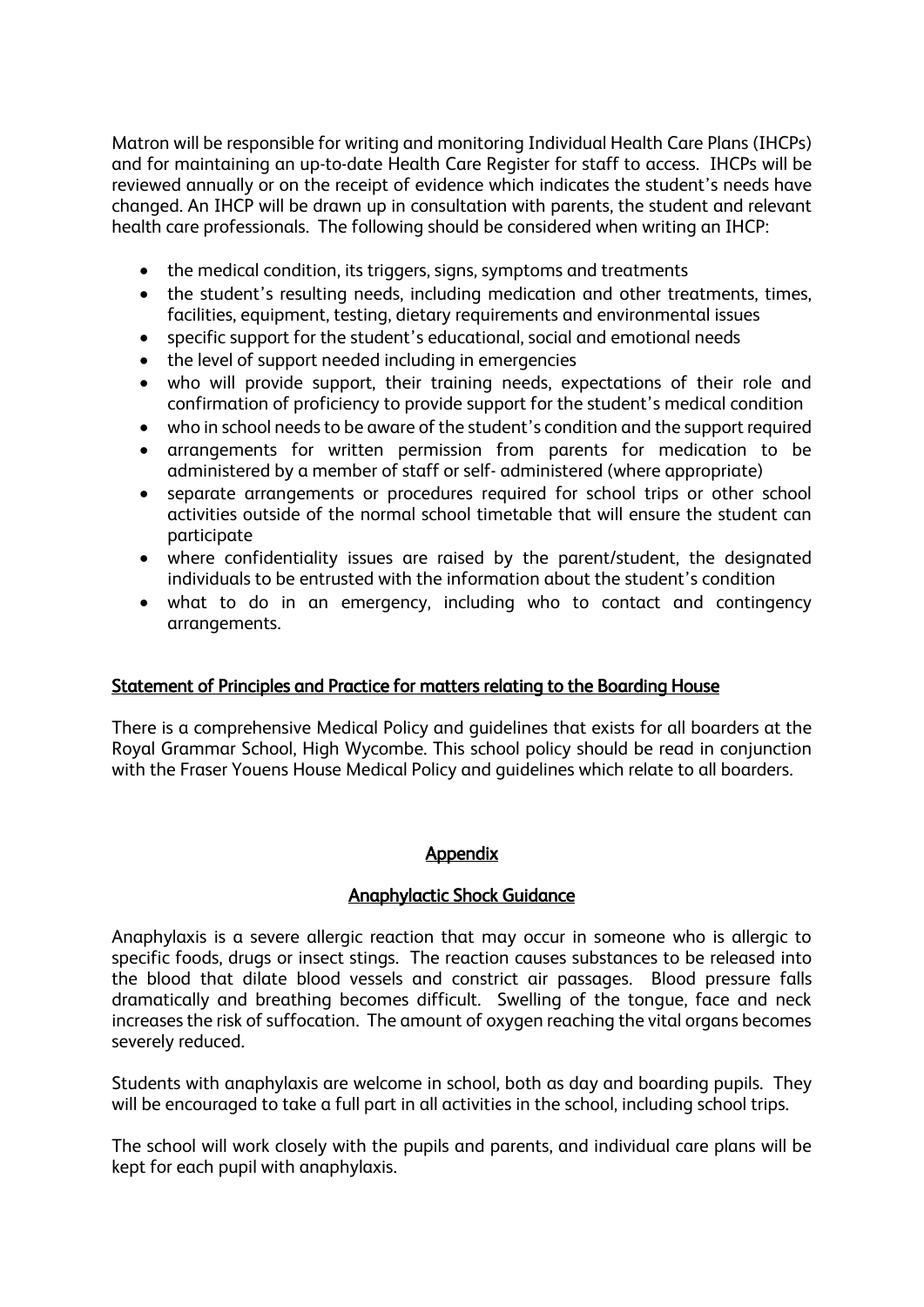All students with anaphylaxis will be expected to carry their treatment at all times and their parents are asked to provide spare prescribed medications. Spares for day pupils will be kept in a labelled, unlocked cupboard in Matron's room, and for boarders in the Duty room in the boarding house.

Staff will receive regular updates on how to manage pupils with anaphylaxis.

All staff will have access to a protocol of information on how to help a pupil who has an anaphylactic episode. This protocol is available on the staff area of SharePoint. The boarding house will also have copies of individual care plans as relevant.

Matron keeps an updated list of students with important medical needs, and circulates this to all staff, including the catering manager, at the beginning of the year. She will inform staff of any changes or new diagnoses as they occur. This information is also highlighted on SIMS in the "Quick Note" section.

## Anaphylactic Shock Protocol

## An anaphylactic episode is a medical emergency. In its most severe form, it is life threatening.

Each diagnosed student with anaphylaxis has a care plan with individual signs and symptoms and management. However, it is possible that a reaction might occur in an undiagnosed pupil.

## General signs and symptoms

Any of the following may occur within seconds or minutes after exposure;

- Tingling or numbness around the mouth
- Difficulty swallowing
- Sneezing
- Itching
- Generalised flushing of the skin
- Widespread red, blotchy skin eruption
- Swelling of the tongue, face and neck
- Difficulty breathing ranging from a tight chest to severe difficulty. The casualty may wheeze or gasp for air.
- Pounding heart pulse rapid but weak
- May feel sick or vomit
- Sudden feeling of weakness or floppiness
- May lose consciousness

## General management

## DO NOT LEAVE STUDENT

- Observe signs and symptoms continually
- Give antihistamine and inhaler medication as prescribed, if he is alert and talking.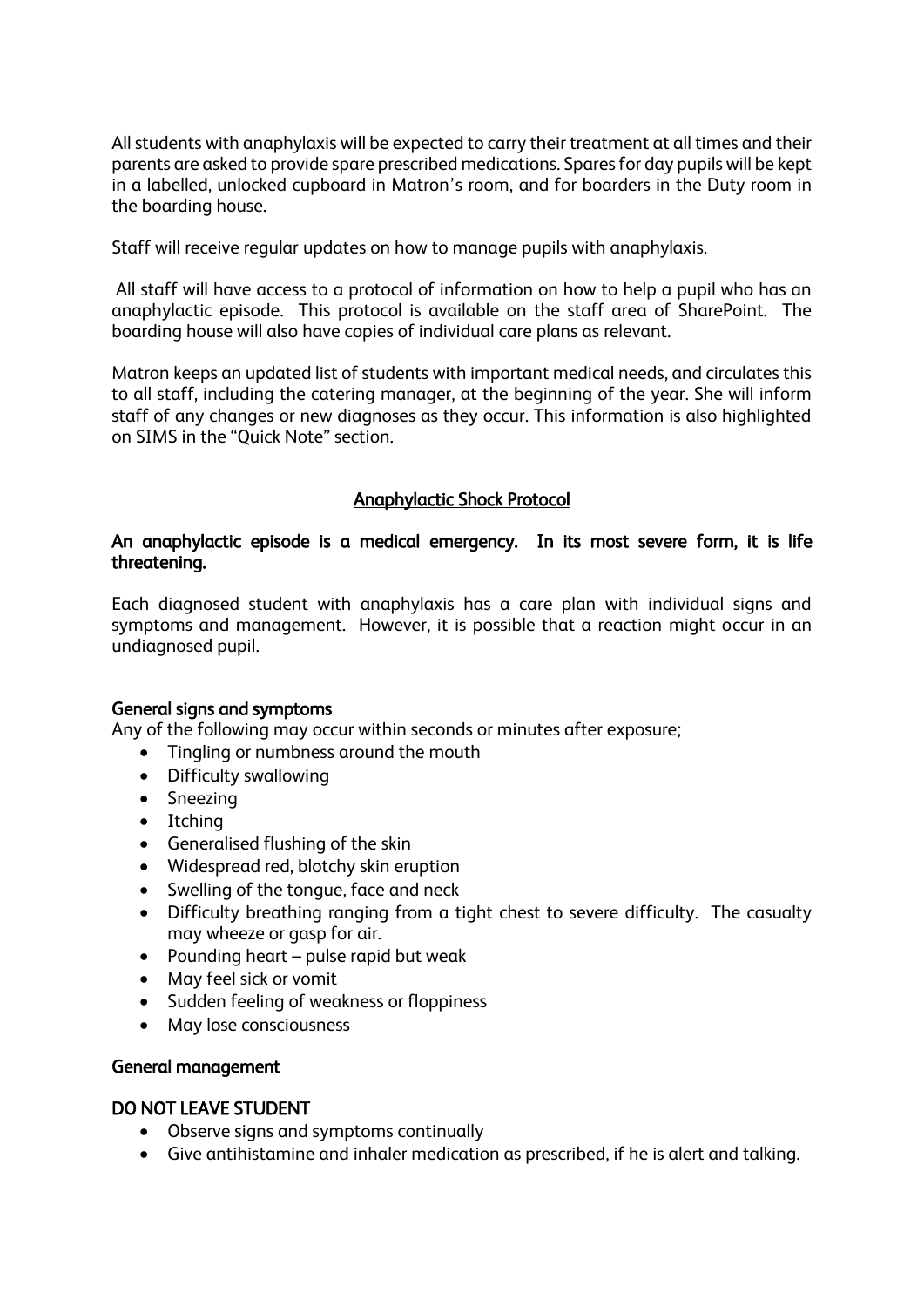- If conscious sit pupil up to aid breathing; if collapsed lay him down and raise his legs; or if unconscious lay on his side in recovery position.
- If no signs of recovery and symptoms become worse e.g. difficulty speaking/breathing, swelling of lips/tongue, loss of consciousness then: Administer Adrenaline EpiPen, as prescribed, into the outer side of the thigh, midway between the knee and hip.
- Dial 999 for an ambulance and inform emergency services of anaphylactic shock.
- Get someone to collect the AED from reception during school hours or boarding out of school hours.
- NB Cardiopulmonary resuscitation may be needed.
- Await ambulance, escort to hospital, contact Head of Boarding or Housemaster (boarders), parents (day pupils).

## Asthma Guidance

The Royal Grammar School recognises that asthma is a widespread, serious but controllable condition affecting many students in the school. The school positively welcomes all students with asthma. This school encourages students with asthma to achieve their potential in all aspects of school life by ensuring that staff, parents and students work together and have a clear policy to help the student remain safe in school.

Each student with Asthma will have an individual care plan that has been drawn up by either the school matron, school nursing team or specialist asthma nurse. Parents will have input into the creation of the care plan along with the student.

## Asthma Medicines

Immediate access to reliever medicines is essential. Students with asthma must carry their reliever inhaler whilst in school.

Parents are asked to make sure that the student knows how and when to use the inhaler. Parents must also ensure that the student always carries an inhaler that is in date and contains enough medication for the day at school.

School staff are not required to administer asthma medicines to students (except in an emergency). All school staff will let students take their own medicines when they need to.

## Emergency Salbutamol Inhalers kept in school

The school will have three emergency asthma inhalers. One will be kept in reception, one will be kept in the boarding house and one in the medical room.

With each of these inhalers will be a list of students who have been prescribed inhalers by their GP or have been diagnosed as having Asthma. If a student is not on this list, they will not be given the emergency inhaler unless in an emergency situation at the discretion of Matron or a trained first aider.

Parents will be asked to sign their child's care plan and return it to matron which will contain the consent for use of the emergency inhaler as necessary.

If the emergency inhaler is used a record will be kept on matron's medical data or an incident form will be completed, and parents will be informed by email.

Information on how to recognise an asthma attack and what to do in an emergency is to be kept with the emergency inhaler.

Matron will be responsible for purchasing, storing, and checking half termly that it is in date, clean and contains enough medication.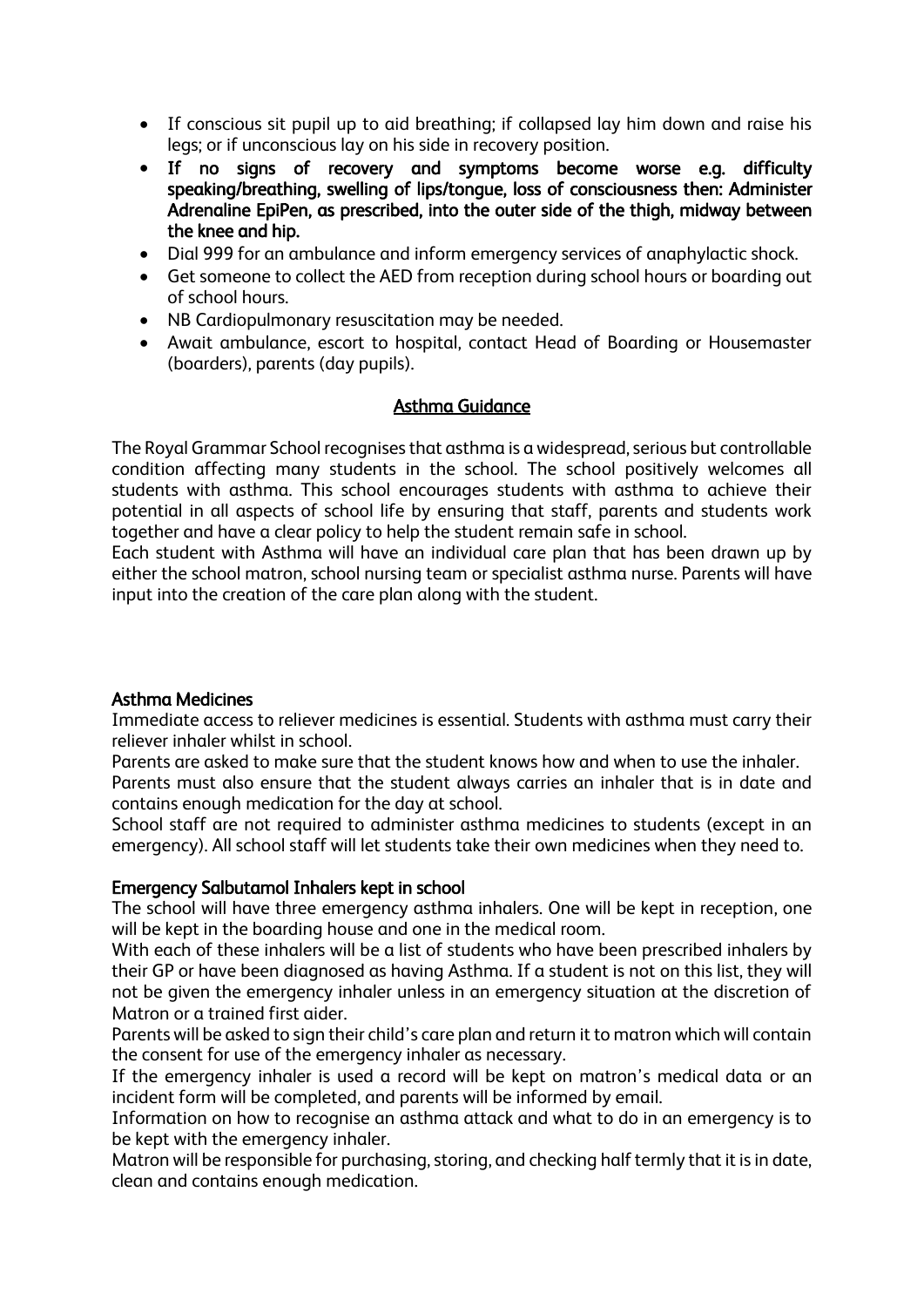The spacer that is with the emergency inhaler will be either given to the pupil to use or disposed after each use.

School staff will receive training on Asthma on an annual basis either via a whole school training or by information sent from matron with the list of students concerned at the start of each academic year.

Matron will be available for staff, parents and students to discuss this protocol and any training needs that they may have.

## Procedure for Managing Medical Needs/ Medicines on Trips, Visits and Events

For residential trips parents will be asked to provide medical information and contact details and may be invited into school to discuss their child's medical needs with staff accompanying the trip.

The trip leader needs to be aware of:

- any specific medical needs and emergency procedures;
- the arrangements for medication requirements;
- ensuring they have access to the appropriate Health Care Plans.

## Procedure for Managing Medical Needs/ Medicines for Sporting Activities

Most students with medical conditions can participate in physical activities and cocurricular sport. Any restrictions should be recorded in their Individual Health Care Plan. Some students:

- may need to take precautionary measures before or during exercise and will be allowed immediate access to any emergency medicines such as asthma inhalers;
- some students might require increased levels of supervision;
- some students might not be able to take part in all sporting activities.

## Head Injuries and Concussion Protocol

## Protocol aims:

- To provide a safe environment
- To ensure all staff have a clear understanding of how to manage someone who has sustained or potentially sustained a head injury
- To be able to recognise the signs and symptoms of concussion and manage it correctly
- To ensure all significant head injuries are reported on an accident form
- To ensure all parents and students receive appropriate advice on managing a head injury.

## Head Injuries: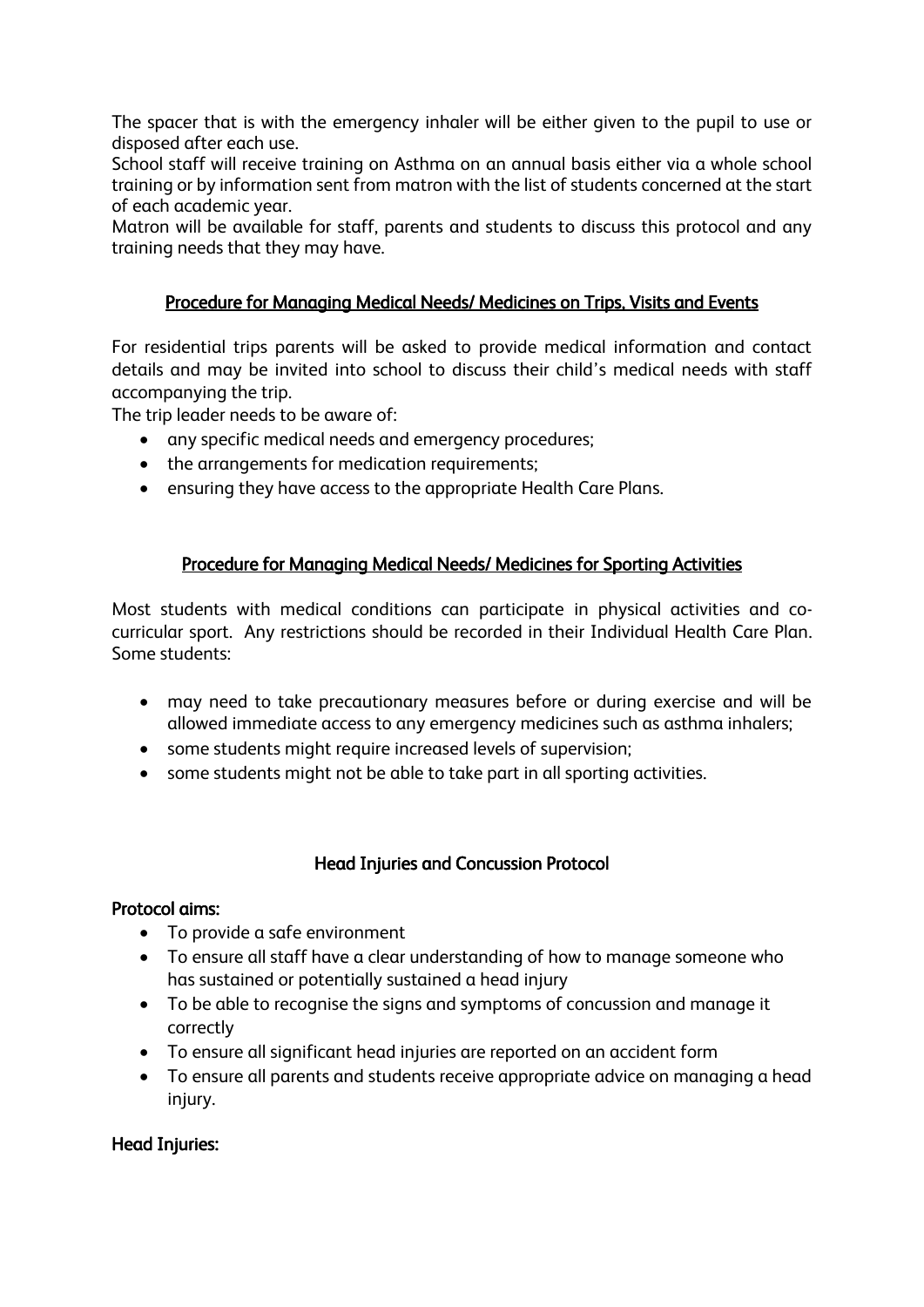Not all head injuries cause damage to the brain but minor ones can have symptoms including:

- Nausea
- Headaches
- dizziness
- tiredness

Students who sustain a head injury should be assessed by Matron or a qualified first aider and head injury advice given to the students and parents in every case.

All head injuries occurring during the school day should be reported to Matron and recorded on Medical tracker. Students should be accompanied to Matron, and not left alone until assessed.

For potentially more serious head injuries, where any of the following are observed, an ambulance for urgent medical assessment may be required:

- Deteriorating conscious state
- Increased confusion or irritability
- Severe or increasing headache
- Repeated vomiting
- Unusual behaviour change
- Seizures or convulsions
- Double vision or deafness
- Weakness in arms or legs
- Clear fluid coming out of ears and/or nose
- Slurred speech, difficulty speaking and understanding.

## **Concussion**

Concussion is the sudden but short-lived loss of mental function that occurs after a blow or other injury to the head. Effects are usually temporary but can include headaches and problems with concentration, memory, balance and coordination.

Concussion can occur at any time within the school environment if a student's head comes into contact with a hard surface such as a floor or a desk. It can also happen during sporting activities. Concussion can also occur when the head and the upper body are violently shaken, such as whiplash injuries. The school takes concussion seriously to safeguard the long-term welfare of students.

## Concussion during sporting activities

- Students who sustain a head injury during sports sessions (practice, training and fixtures) will be removed from play and initially assessed by the sports teacher and/or Matron
- If concussion is suspected it is the responsibility of the member of staff in charge of the activity or Matron to communicate immediately by phone with the parents what has happened and recommend that the student should undergo diagnosis and assessment from a medical practitioner or visit an emergency department for further assessment
- Staff will ensure that an injured student is accompanied home or to hospital, and will not be left to travel alone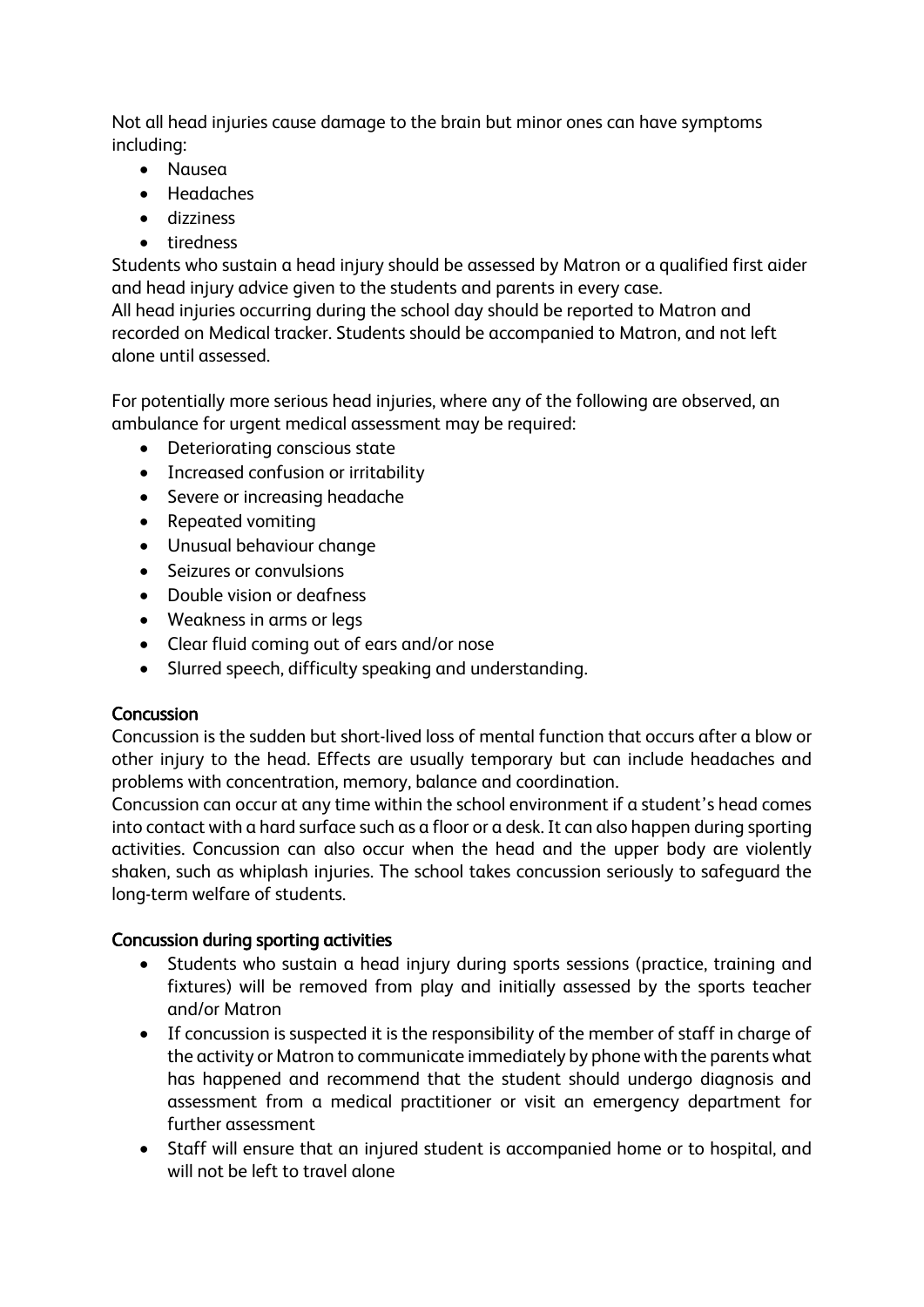- The student and parents will be given a head injury advice sheet
- The student and parents will be informed that the student should see Matron on the student's return to school
- An accident report form will be completed by the responsible member of staff or Matron will be provided with all the necessary information to do this.
- The student may not return to sport until they have successfully returned to school and learning without worsening of symptoms. It is the responsibility of the parents to organise for medical clearance before returning to play.

## Other sources of information

- The FA's concussion guidelines: [http://www.thefa.com/get](http://www.thefa.com/get-involved/coach/concussion)[involved/coach/concussion](http://www.thefa.com/get-involved/coach/concussion)
- The RFU's concussion guidelines: [http://www.englandrugby.com/my](http://www.englandrugby.com/my-rugby/players/playerhealth/concussion-headcase/)[rugby/players/playerhealth/concussion-headcase/](http://www.englandrugby.com/my-rugby/players/playerhealth/concussion-headcase/)
- World Rugby concussion guidance: <http://www.irbplayerwelfare.com/?documentid=158>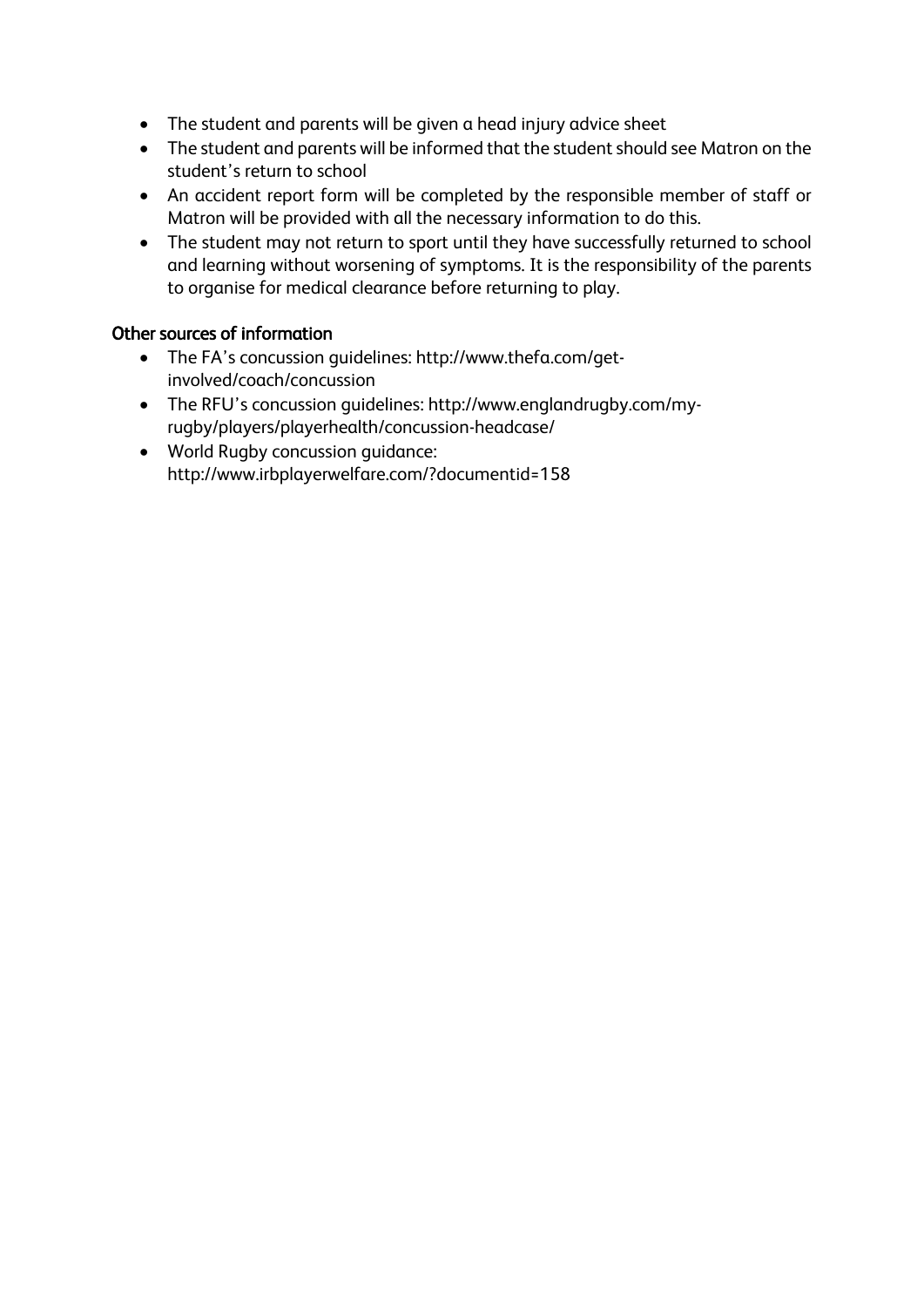## Procedures for Injured or Unwell Student at Royal Grammar School

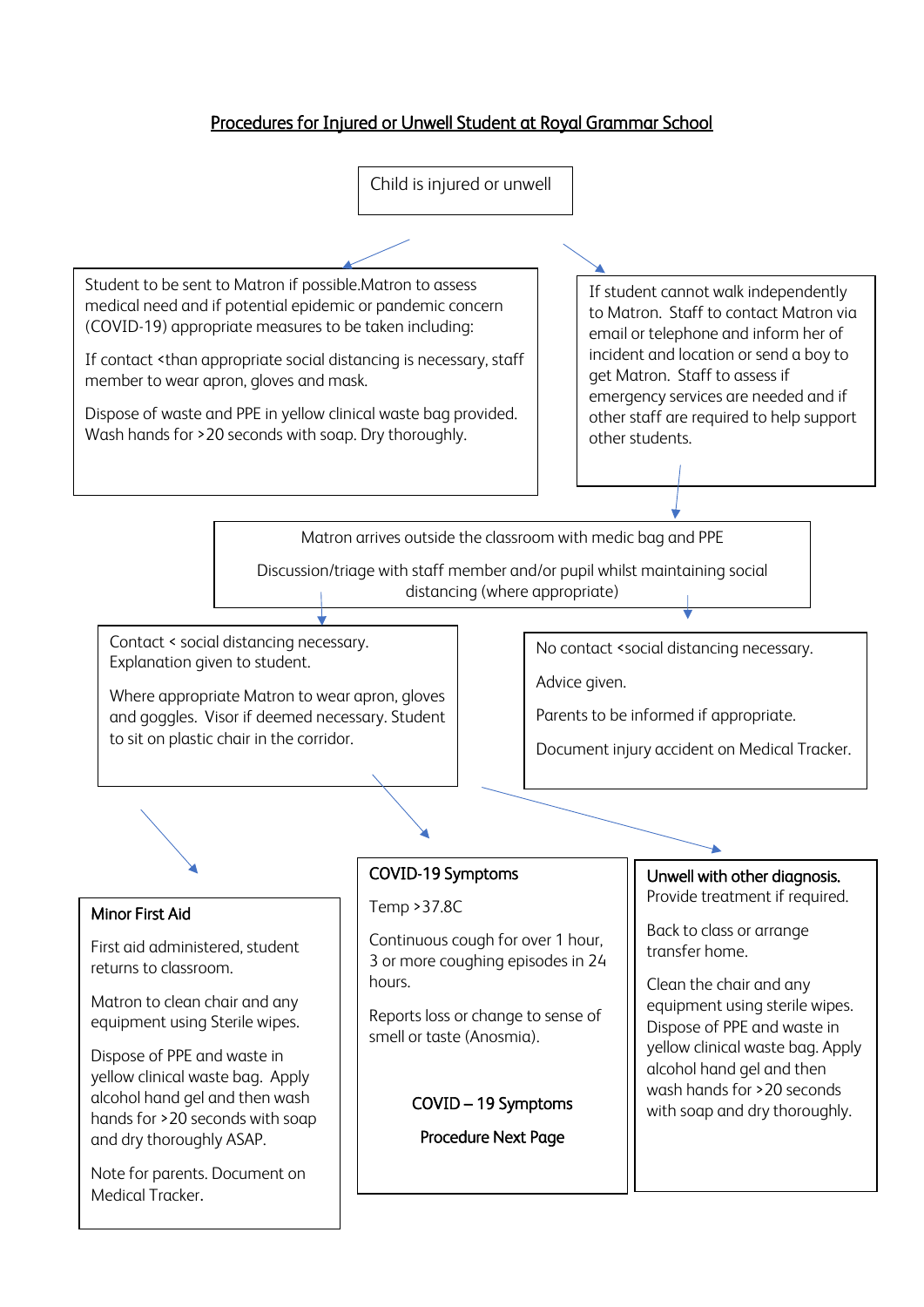

## Negative Test Result

Student can return to school if test is negative

Family members can return to work/school.

## Positive Test Result

If a student or staff member tests positive, the school will contact the local health authority protection team who will carry out a rapid risk assessment to confirm who has been in close contact with the person during the period that they were infectious, and ensure they are asked to self-isolate. The health protection team will work with the school in this situation to guide us through the actions we need to take.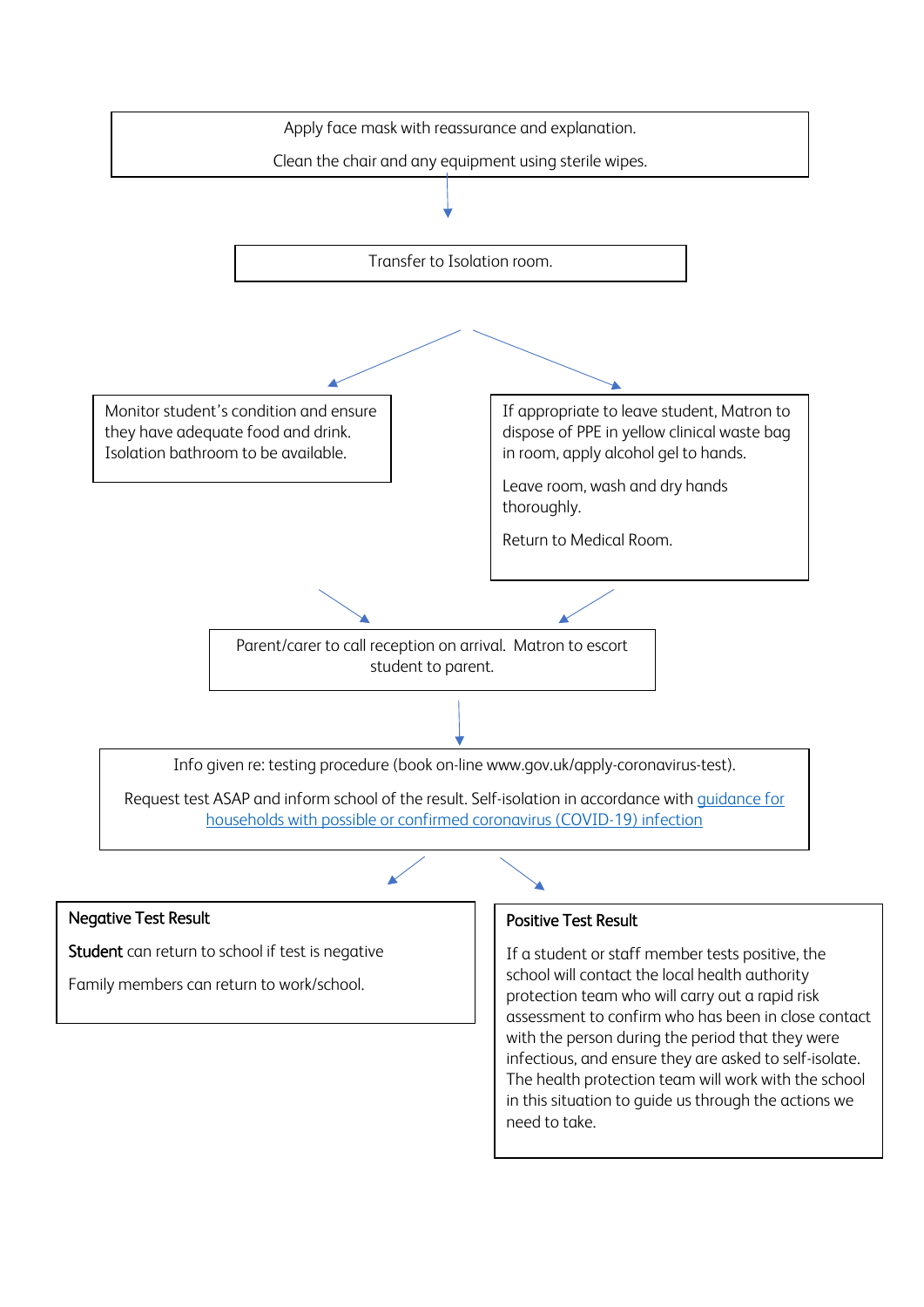